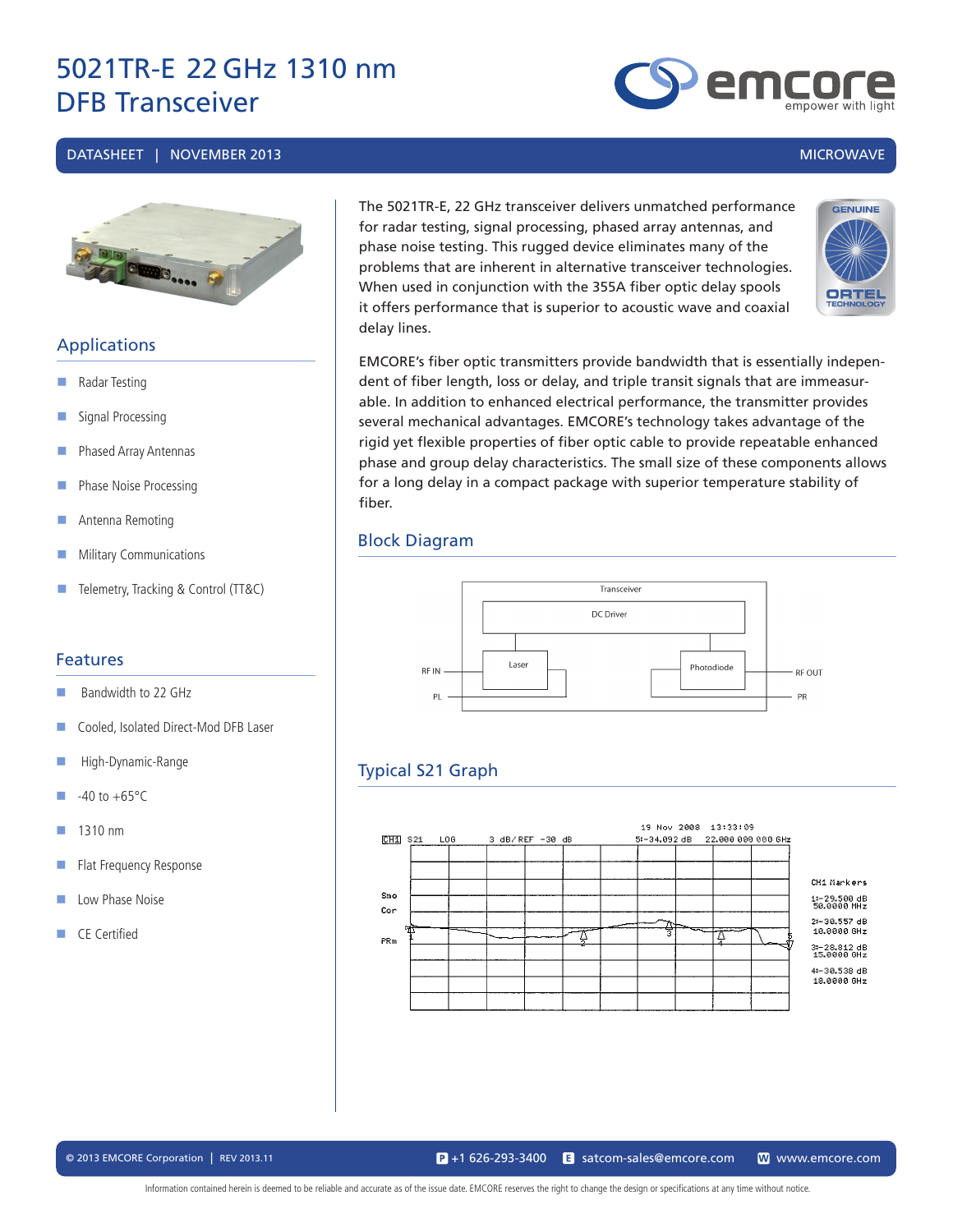DATASHEET | NOVEMBER 2013 | MICROWAVE | 2009 | MICROWAVE | 2009 | MICROWAVE | 2009 | MICROWAVE

#### Absolute Maximum Ratings

Stresses in excess of the absolute maximum ratings can cause permanent damage to the device. These are absolute stress ratings only. Functional operation of the device is not implied at these or any other conditions in excess of those given in the operational sections of the data sheet. Exposure to absolute maximum ratings for extended periods can adversely affect device reliability.

| Parameter                                | <b>Symbol</b>      | <b>Condition</b>         | <b>Min</b> | Max   | <b>Unit</b> |
|------------------------------------------|--------------------|--------------------------|------------|-------|-------------|
| Operating Temperature Range of Baseplate | $^1$ OP            | continuous               | $-40$      | $+65$ | ۹٢          |
| Storage Temperature                      | <b>STG</b>         | $\overline{\phantom{a}}$ | $-55$      | $+85$ | $\circ$     |
| RF Input Power                           | P<br>$\mathsf{IN}$ | 60 seconds               | ÷          | 20    | dBm         |

#### Electrical Characteristics

| <b>Parameter</b>                                                                                                                              | 5021TR-E                   | <b>Unit</b>                |
|-----------------------------------------------------------------------------------------------------------------------------------------------|----------------------------|----------------------------|
| Upper Band Edge Frequency, min                                                                                                                | 22                         | GHz                        |
| Lower Band Edge Frequency, max                                                                                                                | 0.05                       | GHz                        |
| Amplitude Flatness, max <sup>3</sup>                                                                                                          | 6.0                        | $dB$ p-p                   |
| Transmitter Gain (TG), 1 GHz <sup>2</sup>                                                                                                     | $-17$                      | $dB$ (W/A)                 |
| Receiver Gain (RG), 1 GHz <sup>2</sup>                                                                                                        | $-11$                      | dB (A/W)                   |
| Input RF Return Loss, max <sup>3</sup><br>0.05 GHz - 13.0 GHz<br>13.0 GHz - 22.0 GHz                                                          | $-7.0$<br>$-4.0$           | dB<br>dB                   |
| Output RF Return Loss, max<br>0.05 GHz - 13.0 GHz<br>13.0 GHz - 18.0 GHz<br>18.0 GHz - 22.0 GHz                                               | $-9.0$<br>$-6.0$<br>$-4.0$ | dB<br>dB<br>dB             |
| Impedance, typ                                                                                                                                | 50                         | Ohm                        |
| Input 1 dB Compression, min <sup>3</sup>                                                                                                      | $+20$                      | dBm                        |
| Input Third Order Intercept, min <sup>3</sup><br>$0.05$ GHz - $7.0$ GHz<br>7.0 GHz - 22.0 GHz                                                 | $+30$<br>$+25$             | dBm<br>dBm                 |
| Noise Figure, max <sup>3</sup><br>0.05 GHz - 3.0 GHz<br>3.0 GHz - 7.0 GHz<br>7.0 GHz - 13.0 GHz<br>13.0 GHz - 18.0 GHz<br>18.0 GHz - 22.0 GHz | 44<br>50<br>54<br>59<br>61 | dB<br>dB<br>dB<br>dB<br>dB |

1. Tested at 25°C unless noted otherwise.

2. Link RF Gain<sub>dB</sub> = TG + RG-2\* FiberLoss<sub>dB</sub>(assumes  $R_{\text{IN}} = R_{\text{OUT}}$ )

3. Performance applies only within frequency band specified by the model number.

#### Optical Characteristics

| <b>Parameter</b>                      | <b>Specifications</b> | <b>Unit</b>              |
|---------------------------------------|-----------------------|--------------------------|
| Fiber                                 | Single mode (9/125)   | μm                       |
| <b>Optical Connectors</b>             | SC/APC or FC/APC      | $\overline{\phantom{a}}$ |
| 5021 Optical Transmitter Output Power | 9 to 11               | dBmo                     |
| Optical Receiver Input Power          | 10                    | dBmo, max                |
| Delay - Tx Optical                    | 75                    | ns, max                  |
| Delay - Rx Optical                    | 7.5                   | ns, max                  |

© 2013 EMCORE Corporation | REV 2013.11 satcom-sales@emcore.com and www.emcore.com www.emcore.com www.emcore.com



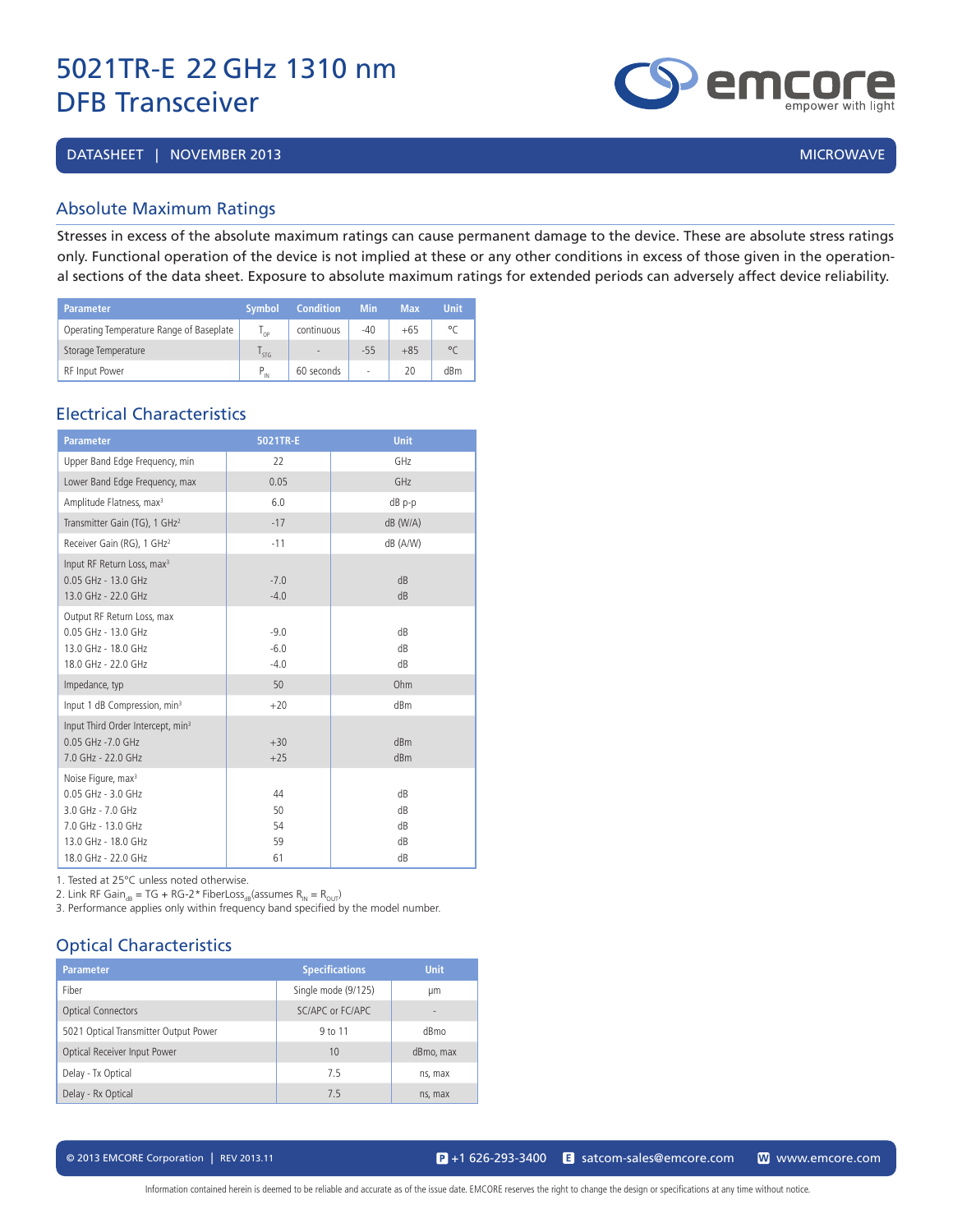DATASHEET | NOVEMBER 2013 | MICROWAVE | MICROWAVE | MICROWAVE | MICROWAVE | MICROWAVE

# **empower with light**

#### DC Interface Characteristics

| Pin Number ' | <b>Min</b> | Tvp | <b>Max</b> | <b>Max Ripple</b> | <b>Current</b> |
|--------------|------------|-----|------------|-------------------|----------------|
|              | 11 V       |     | 16 V       | $100$ mV p-p      | 0.3 A max      |
|              | 4.5V       |     | 5.5V       | $200$ mV p-p      | $1.6A$ max     |

#### Pin/Package Information

#### Nine-Pin, Male D-Sub Connector

| <b>Pin Number</b> | <b>Function</b>              |
|-------------------|------------------------------|
| 1                 | $+15$ VDC                    |
| $\overline{2}$    | $+5$ VDC                     |
| 3                 | Not Used                     |
| $\overline{4}$    | Ground                       |
| 5                 | Ground                       |
| 6                 | Photodiode Current Monitor   |
| 7                 | Alarm Common                 |
| 8                 | <b>Laser Current Monitor</b> |
| 9                 | Alarm                        |

#### Outline Drawing



© 2013 EMCORE Corporation | REV 2013.11 satcom-sales@emcore.com and www.emcore.com www.emcore.com www.emcore.com